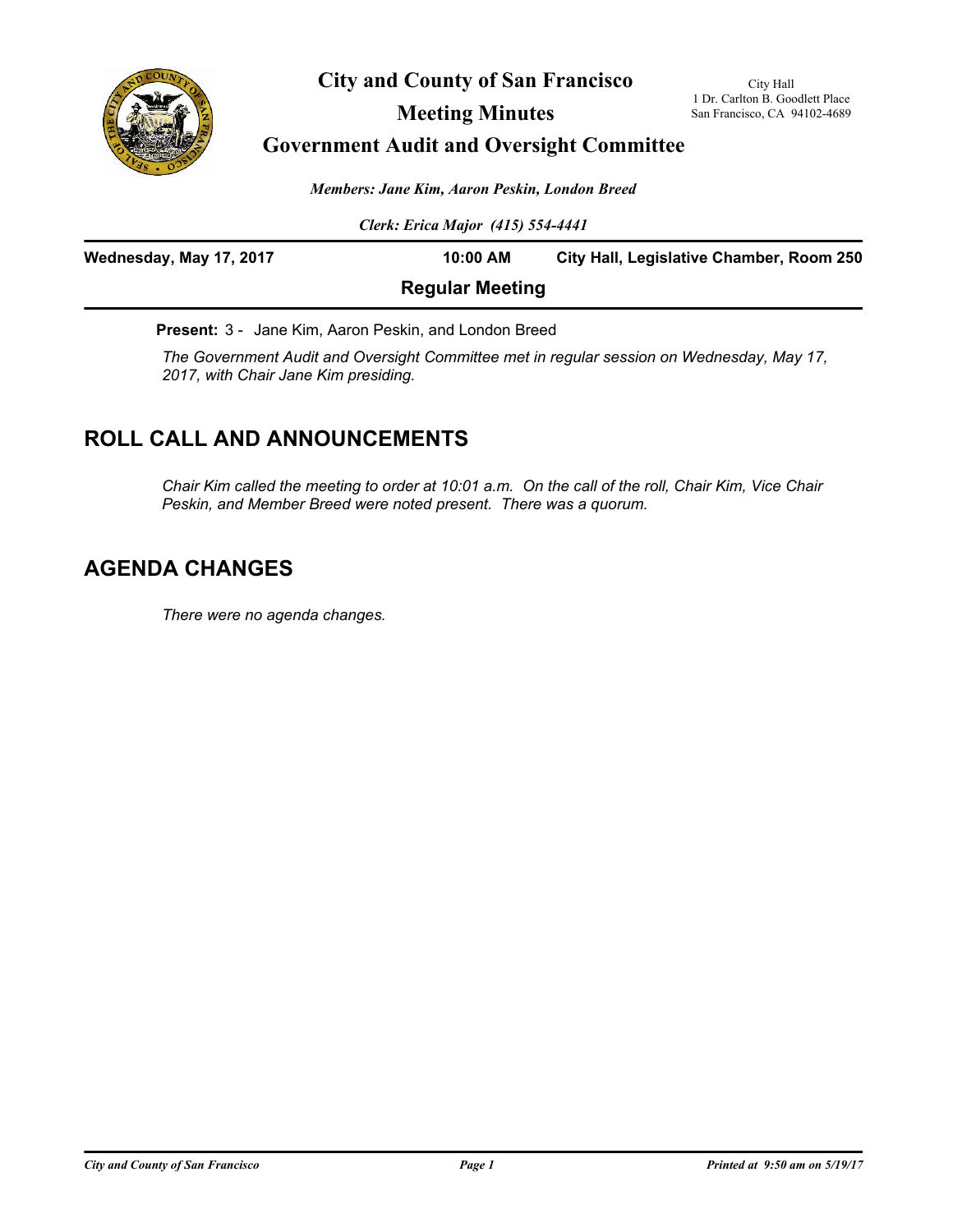# **REGULAR AGENDA**

#### **[Hearing - Workforce Programs and African American Unemployment and Economic Mobility] [170282](http://sfgov.legistar.com/gateway.aspx?m=l&id=31857)**

#### **Sponsors: Breed; Cohen**

Hearing on the state of African American employment and economic mobility in San Francisco, and the Office of Economic and Workforce Development's ("OEWD") city-wide workforce programs and their impact on African American employment and job retention in the City; and requesting OEWD to report.

03/14/17; RECEIVED AND ASSIGNED to Government Audit and Oversight Committee.

03/22/17; REFERRED TO DEPARTMENT. Referred to the Office of Economic and Workforce Development for informational purposes and requesting the department to report.

*Heard in Committee. Speakers: Sheryl Evans Davis, Executive Director (Human Rights Commission); Michael Carr (Office of Economic and Workforce Development); Supervisor Malia Cohen (Board of Supervisors); Amos Brown; presented information and answered questions raised throughout the discussion. Ken Johnson; Kemi Role, Rafeal Newport-Hewitt (Women's Community Clinic); Anthony Hardnett and John Mohammad (Hunter's Point Family); Anand Singh (Unite Here Local 2); Micah Ella; Rico Hamilton; Howard Crawley; Shamonn Walton (Young Community Developers); Mattie Scott; Liz Jackson-Simpson (Success Center San Francisco); Marcus Bailey (Hunter's Point Family); James Spirgolk (Collective Impact); Satia Frazier-North (CHEFS Program); Simonida Cvejic (Bay Area Medical Academy); Morgan Tucker (Collective Impact); Shanell Williams (City College Board of Trustees); Kevin Carroll (Hotel Council); Jesse Martinez (CityBuild); Charile Pittman; Jacqueline Henderson; Tiffany Jackson (Hospitality House); Mr. Washington; Deandre Hall, David Beardon, and Meg-Anne Pryor (CityBuild); Rashaida Mirobe and Derek Edwards (Equality and Inclusion in Hospitality Initiative); Rosie Ribas; Paris D. Jenkins (Westside Community Services); Louie Hammonds; Rev. Arnold Townsend; Yolanda Jones; Female Speaker; Victoria Westbrook and James Georg (Code Tenderloin); Ace Washington; Tyrone Corley; Ari Coleman; Evvis Eayerly (Brothers for Change, Inc.); Ublanca Adams; Gar Griego; Zulaikha Khalil, Artie Gilbert, Jamar Turner, and Lena Miller (Hunter's Point Family); Eliza Daniel; Melody Daniel, Robert Gray, Harey L. Turner Jr., Terrance Blake (Hunter's Point Family); Shawn Richard (Brothers Against Guns, NAACP); Kiasi Collier (Hunter's Point Family); Oscar James; Brandy Laurent and Chad Scott (Hunter's Point Family); Harriet Larkin and Majeid Crawford (Renaissance Parents of Success); Carletta Jackson-Lane (Sojourner Truth Foster Family Service Agency); Tiffany Dinkins, Kevin Adams, Silvia Flores (SEIU United Service Workers West); Linda Richardson; Gwendolyn Brown (Inner City Youth); Edward Dias; Sol Ramon; Jamie Fontain; Lance Thomas (Hunter's Point Family); Mr. Brian; spoke on various concerns relating to the hearing matter.*

#### **Member Breed moved that this Hearing be CONTINUED TO CALL OF THE CHAIR. The motion carried by the following vote:**

Ayes: 3 - Kim, Peskin, Breed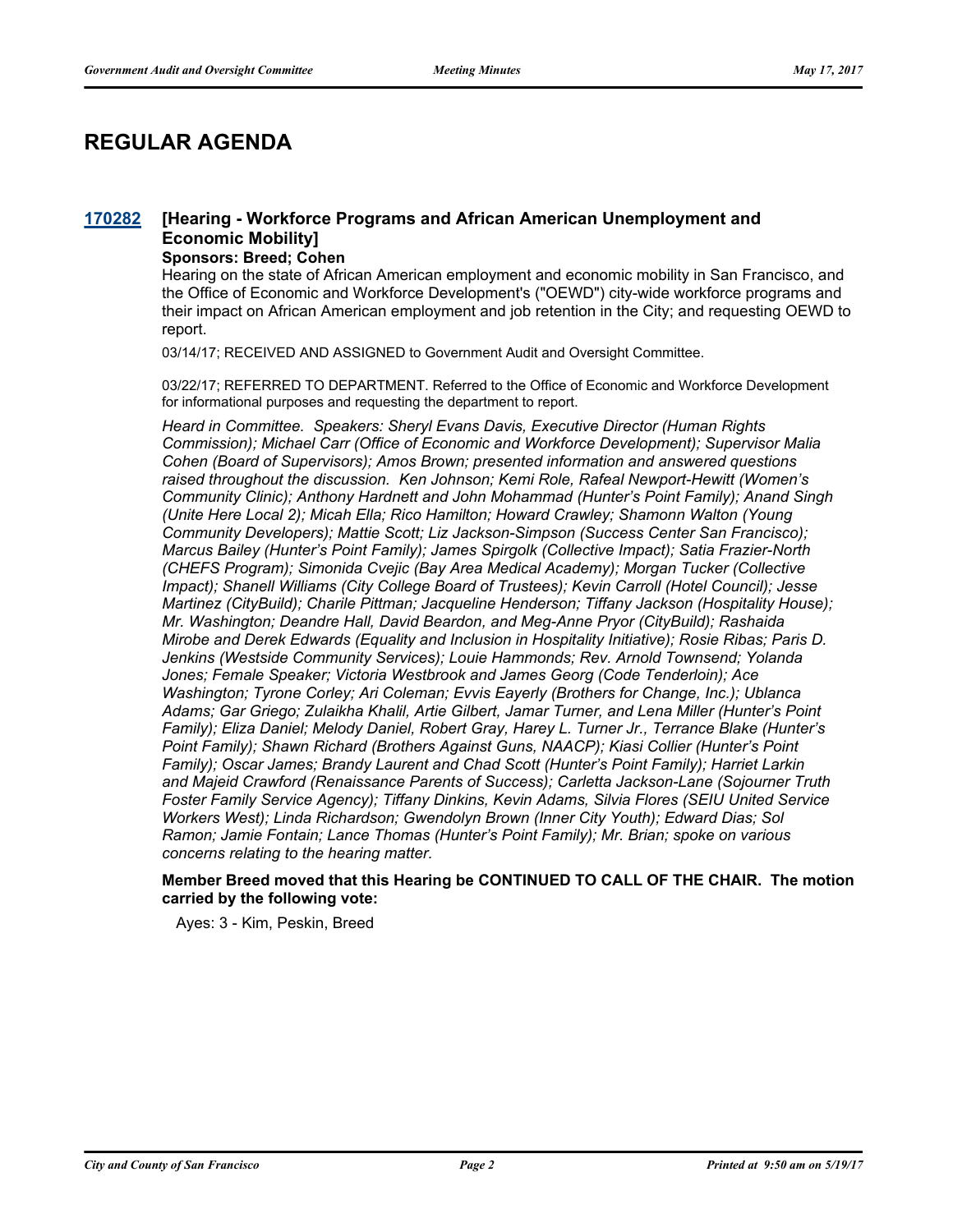### **[170492](http://sfgov.legistar.com/gateway.aspx?m=l&id=32054) [Hearing - Recommendations of the Municipal Fines and Fees Task Force] Sponsor: Kim**

Hearing on the recommendations of the Municipal Fines and Fees Task Force regarding government practices and policies and their impact on low-income city residents; and requesting the Municipal Fines and Fees Task Force and the Office of the Treasurer and Tax Collector to report.

04/25/17; RECEIVED AND ASSIGNED to Government Audit and Oversight Committee.

05/03/17; REFERRED TO DEPARTMENT. Referred to the Municipal Fines and Fees Task Force and the Office of the Treasurer and Tax Collector for informational purposes and requesting the various agencies to report.

*Heard in Committee. Speakers: Anne Stuhldreher (Office of the Treasurer and Tax Collector); presented information and answered questions raised throughout the discussion. Elisa Della Piana (Lawyer's Committee for Civil Rights); James Bryant; Dedria Smith; Elena Chaves Quesada; Kendra Amick (Bay Area Legal Aid); Mona Masry (Asset Funder's Network); Pamela Pretlow (United Way Bay Area); Asher Waite-Jones (Legal Services for Children); Hannah Stowell; Jhumpa Battacharya (Insight Center for the Committee of Economic Development); Dion Libutti (Community Housing Partnership and the Municipal Fines and Fees Task Force); Janice Li (San Francisco Bicycle Coalition); Brittany Stonesifer (Legal Services for Prisoners with Children); Lili Philips; Jennifer Freidenbach (Coalition on Homelessness); Scott Nelson (Coalition on Homelessness and the Municipal Fines and Fees Task Force); Sol Ramon; Joel Kim (Lawyer's Committee for Civil Rights); Oscar James; Kelley Cuttler (Coalition on Homelessness); Drake Manalo (The Gubbio Project); Coral Felgin (Western Regional Advocacy Project); spoke on various concerns relating to the hearing matter.*

**Chair Kim moved that this Hearing be CONTINUED TO CALL OF THE CHAIR. The motion carried by the following vote:**

Ayes: 3 - Kim, Peskin, Breed

#### **[Urging the Retirement Board to Renew Its Commitment to Divest from Fossil Fuel Companies] [170305](http://sfgov.legistar.com/gateway.aspx?m=l&id=31880)**

#### **Sponsors: Peskin; Fewer and Ronen**

Resolution urging the Retirement Board of the Employees' Retirement System to renew its commitment to divest from publicly-traded fossil fuel companies, pursuant to its commitments to do so since October 2013, and to provide an update on public and private equity fossil fuel holdings.

03/21/17; REFERRED FOR ADOPTION WITHOUT COMMITTEE REFERENCE AGENDA AT THE NEXT BOARD MEETING.

04/04/17; REFERRED to Government Audit and Oversight Committee. Supervisor Ronen requested to be added as a co-sponsor.

04/06/17; REFERRED TO DEPARTMENT. Referred to the San Francisco Employees' Retirement System for informational purposes.

05/16/17; RESPONSE RECEIVED. Received a letter of response from the San Francisco Empolyees' Retirement Board for the file.

*Heard in Committee. Speakers: None.*

**Vice Chair Peskin, seconded by Member Breed, moved that this Resolution be CONTINUED TO CALL OF THE CHAIR. The motion carried by the following vote:**

Ayes: 3 - Kim, Peskin, Breed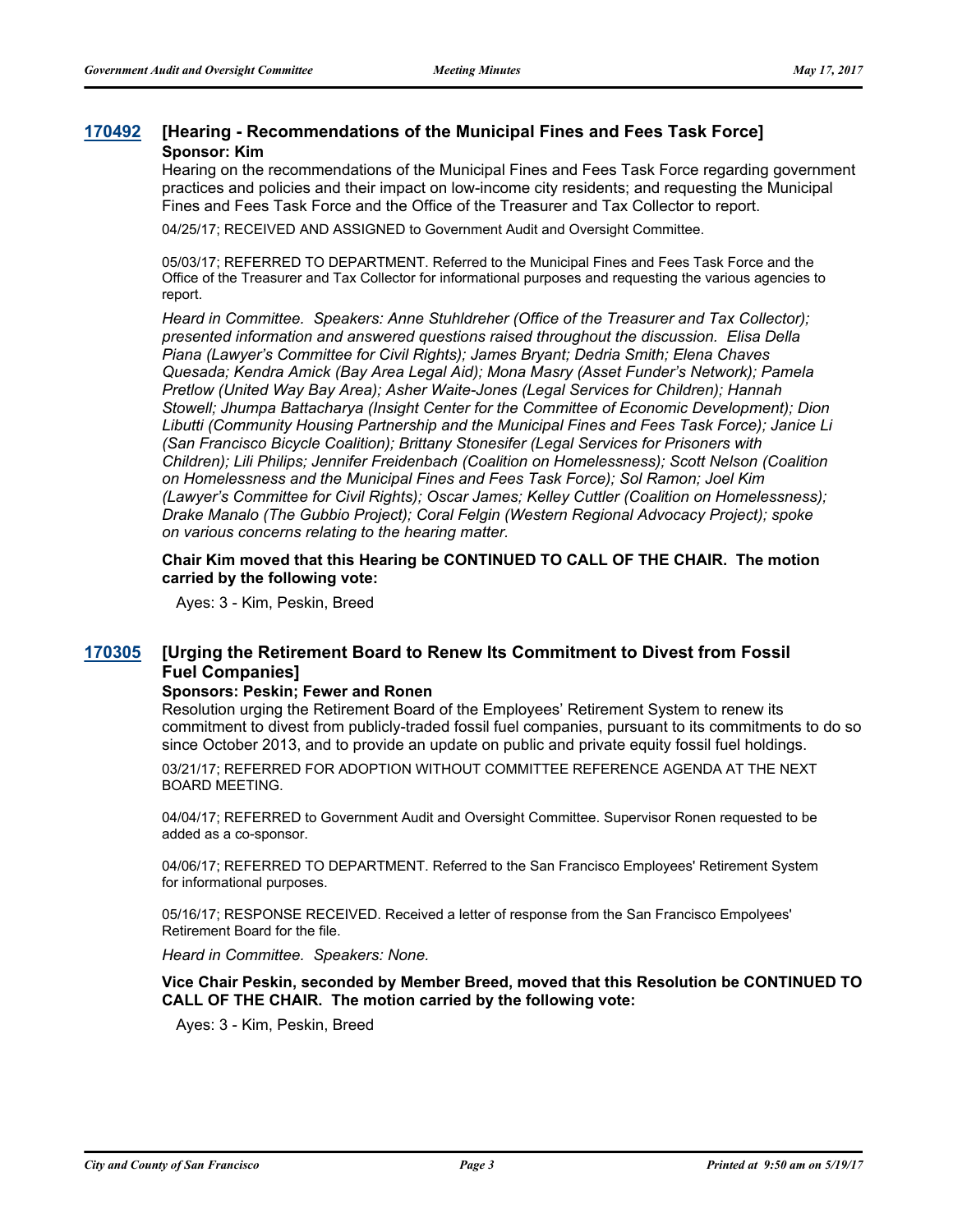*Chair Kim requested File Nos. 170528 and 170251 be called together.*

### **[170528](http://sfgov.legistar.com/gateway.aspx?m=l&id=32084) [Hearing - Comprehensive Annual Financial Report - FY2015-2016] Sponsor: Kim**

Hearing on the Comprehensive Annual Financial Report (CAFR), Single Audit, and management letters prepared by the City's external auditors Macias Gini & O'Connell and KPMG, LLP, for FY2015-2016, and their audit plans for FY2016-2017, pursuant to Charter, Section 9.117; and requesting the external auditors and the Controller's Office to report.

05/02/17; RECEIVED AND ASSIGNED to Government Audit and Oversight Committee.

05/09/17; REFERRED TO DEPARTMENT. Referred to the Office of the Controller for information purposes.

*Heard in Committee. Speakers: Carmen LeFranc (Office of the Controller); Annie Louie (Macias Gini & O'Connell); Lisa Avis (KPMG, LLP); presented information and answered questions raised throughout the discussion.*

**Vice Chair Peskin moved that this Hearing be HEARD AND FILED. The motion carried by the following vote:**

Ayes: 3 - Kim, Peskin, Breed

### **[170251](http://sfgov.legistar.com/gateway.aspx?m=l&id=31826) [Hearing - Controller's Year-End Performance and Benchmarking Reports] Sponsor: Peskin**

Hearing on the departmental performance results outlined in the Controller's Office year-end performance and benchmarking reports; and requesting the Controller's Office to present.

03/07/17; RECEIVED AND ASSIGNED to Government Audit and Oversight Committee.

03/14/17; REFERRED TO DEPARTMENT. Referred to the Office of the Controller for informational purposes and requesting the Department to report.

05/03/17; CONTINUED TO CALL OF THE CHAIR. Heard in Committee. Speakers: None.

*Heard in Committee. Speakers: Natasha Mihal (Office of the Controller); presented information and answered questions raised throughout the discussion.*

#### **Vice Chair Peskin moved that this Hearing be HEARD AND FILED. The motion carried by the following vote:**

Ayes: 3 - Kim, Peskin, Breed